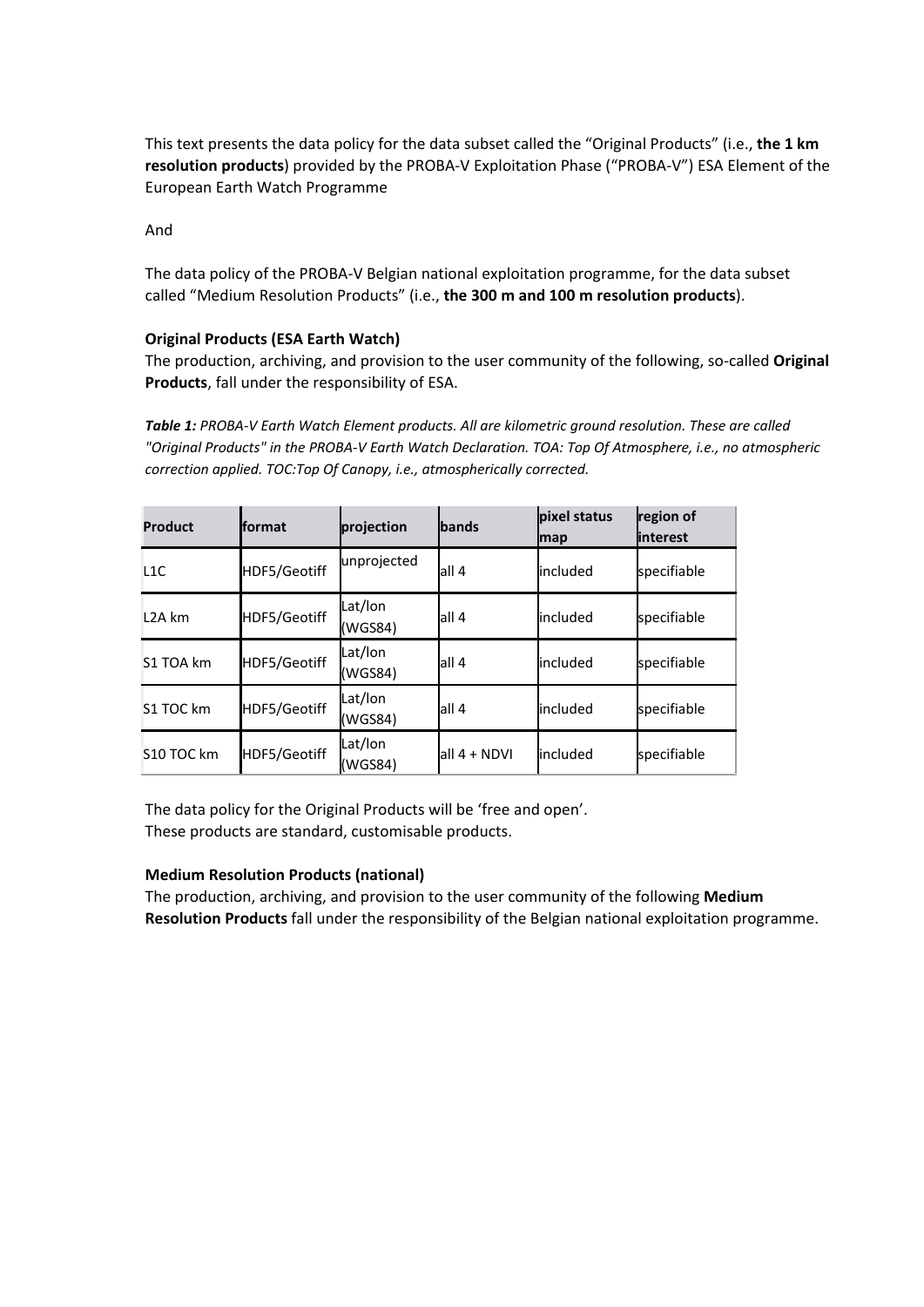| <b>Product</b>         | format | projection         | <b>bands</b> | pixel status<br>map | region of<br><b>linterest</b> |
|------------------------|--------|--------------------|--------------|---------------------|-------------------------------|
| L <sub>2</sub> A 300 m | HDF5   | Lat/lon<br>(WGS84) | all 4        | included            | specifiable                   |
| S1 TOA 300 m           | HDF5   | Lat/lon<br>(WGS84) | all 4        | included            | specifiable                   |
| S1 TOC 300 m           | HDF5   | Lat/lon<br>(WGS84) | all 4        | included            | specifiable                   |
| S10 TOC 300 m HDF5     |        | Lat/lon<br>(WGS84) | all 4 + NDVI | included            | specifiable                   |
| L <sub>2</sub> A 100 m | HDF5   | Lat/lon<br>(WGS84) | all 4        | included            | specifiable                   |
| S1 TOA 100 m           | HDF5   | Lat/lon<br>(WGS84) | all 4        | included            | specifiable                   |
| S1 TOC 100 m           | HDF5   | Lat/lon<br>(WGS84) | all 4 + NDVI | included            | specifiable                   |
| S5 TOA 100 m           | HDF5   | Lat/lon<br>(WGS84) | All 4        | included            | specifiable                   |
| S5 TOC 100 m           | HDF5   | Lat/lon<br>(WGS84) | All 4 + NDVI | included            | specifiable                   |

Table 2: PROBA-V Medium Resolution Products. All are at 300 m and 100 m resolution (except for the SWIR *channel: 600 m and 200 m, respectively).*

The Medium Resolution Products are all at 300 m and 100 m spatial resolution, (except for the SWIR channel, 600 m and 200 m, respectively). These products can be customised with the following options:

- HDF4 or GeoTIFF format instead of HDF5. (Many former SPOT‐Vegetation customers are used to HDF4 and may want to continue to receive products in thisformat)
- **•** stitching of granules for small Regions of Interest.
- Clipping the granules of L1C products to a very specific, rectangular region of interest. Instead of receiving entire granules covering the region of interest and a small part outside the region of interest, the user will receive only the pixels he is interested in. So the granules at the edge of the Region of Interest are clipped.
- Selection of specific bands, e.g. only the RED band

**Nominal Delivery** is the product delivery to the user within 72 hours after downlink of the last required dataset in Kiruna. Nominal Delivery is on a best effort basis, i.e., provided that the order handling capacity and the hardware capacity of the ground segment is not overloaded. **Near Real Time Delivery** is when the delivery is guaranteed within the above mentioned 72 hours timeframe.

The Original Products will always be delivered Nominally.

The Medium Resolution Products can be delivered Nominally, but in that case only products older than 1 month can be ordered. The 1 month is motivated by the fact that vegetation parameters only change considerably over a 1 month period. Medium Resolution Products can also be delivered in Near Real Time. In that case, products older or younger than 1 month can be ordered and the delivery time of 72 hours (after downlink of the last required dataset) is guaranteed. Table 3 summarises the possible delivery schemes.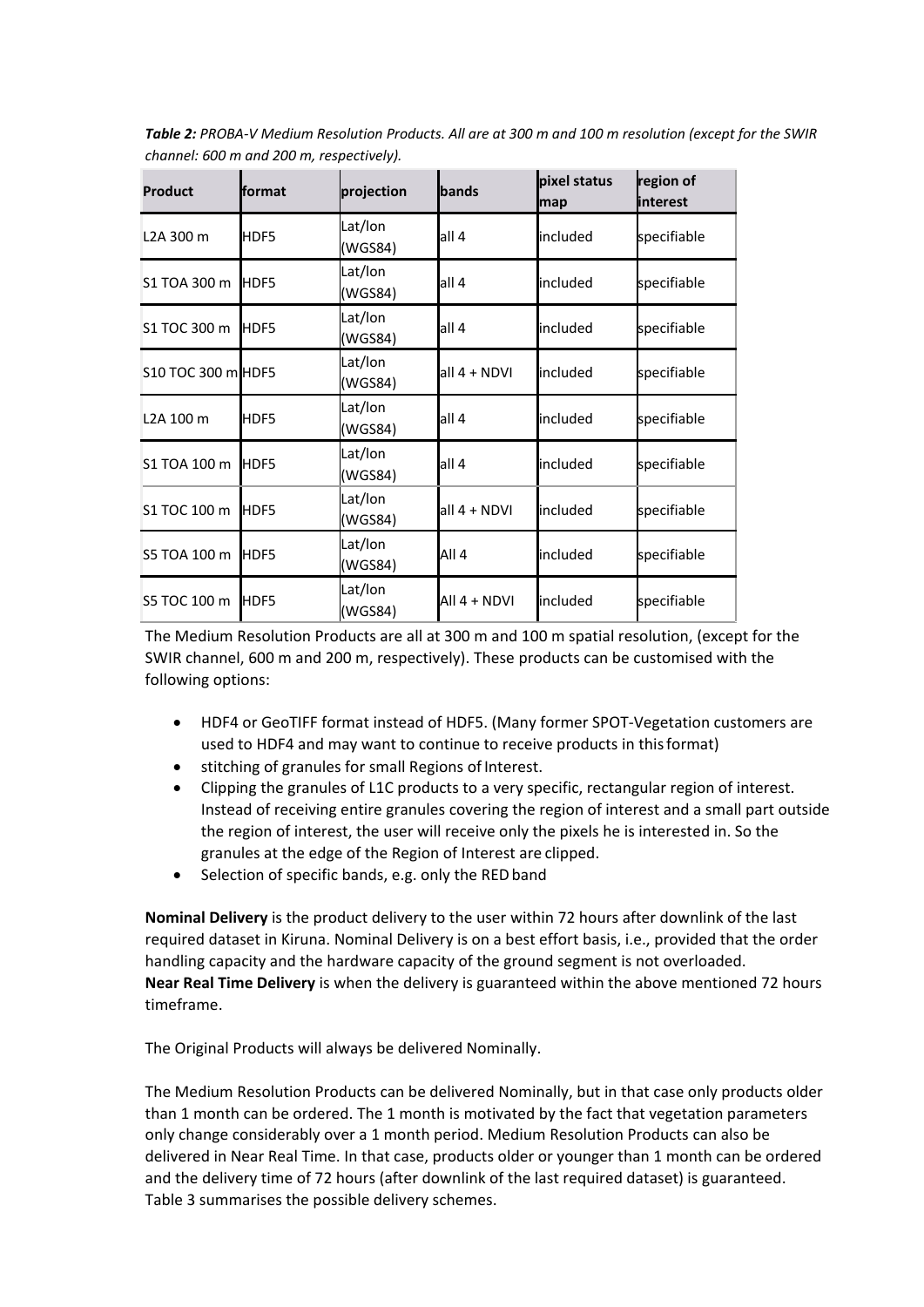#### *Table 3: Delivery schemes.*

|                          | <b>Nominal</b>               |                | <b>Near Real Time</b>       |                |  |
|--------------------------|------------------------------|----------------|-----------------------------|----------------|--|
|                          | delivery time                | age of product | delivery time               | age of product |  |
| <b>Original Products</b> | $\leq$ 72 hours, best effort | any age        | (* )                        |                |  |
|                          |                              |                | $\leq$ 72 hours, guaranteed | any age        |  |

(\*) : Does not exist. Service not provided.

#### **International Charter on Space and Major Disasters**

An official call for Original Products or Medium Resolution Products by the International Charter on Space and Major Disasters (http://www.disasterscharter.org/home ) is subsequently referred to as Charter. The service provider can be either ESA or the Belgian national programme, depending on the product asked for.

### **PROBA‐V Earth Watch Partners**

The PROBA‐V Earth Watch Partners are Belgium and Luxemburg. The Data Policy for the PROBA‐V Earth Watch Partners is also valid for:

- all institutional users of Belgium and Luxemburg.
- all research projects (research only!) of which the Prime Investigator is based in Belgium or Luxemburg.

and, provided that these entities are officially recognised by:

For Belgium: BELSPO For Luxemburg : Luxinnovation

If such a recognised entity wants to use products for commercial purposes, the permission of both BELSPO and Luxinnovation is required.

### **Scientific Use**

All products may be used for scientific purposes. If a user wants to use products for scientific purposes only, he/she can get the required products under special, more favourable conditions (see Table 4). The use of products for research projects that are entirely funded by ESA (e.g. DUE, VAE, EOEP, GSC, if funded by ESA only) falls under Scientific Use.

The use of products by EC research projects (FP7, Horizon2020, including research (partially) funded by the EC in view of Copernicus) also falls under Scientific Use, provided they are not and will not be used for other than research purposes (no simultaneous operational use, no operational use afterwards).

All Scientific Use projects have to indicate the total amount of products required. If the total amount of products for Scientific Use (ESA funded project or not, including project extensions, options, etc.) exceeds 400 Gigabyte, then the approval by VITO, BELSPO and Luxinnovation is required.

In case Original Products are used for projects that are entirely funded by ESA, ESA decides whether the products are accepted as Scientific Use. In all other cases, Scientific Use has to be approved by both BELSPO and Luxinnovation.

In order to widen the scope of Scientific Use, properly motivated requests to deviate from any condition of Scientific Use can be introduced at the Programme Scientist of the PROBA‐V programme. This Programme Scientist will judge whether the request can be met and he/she will formulate a recommendation to BELSPO and Luxinnovation. BELSPO and Luxinnovation will finally decide. Considering and answering such a request is on a voluntary basis, both by the Programme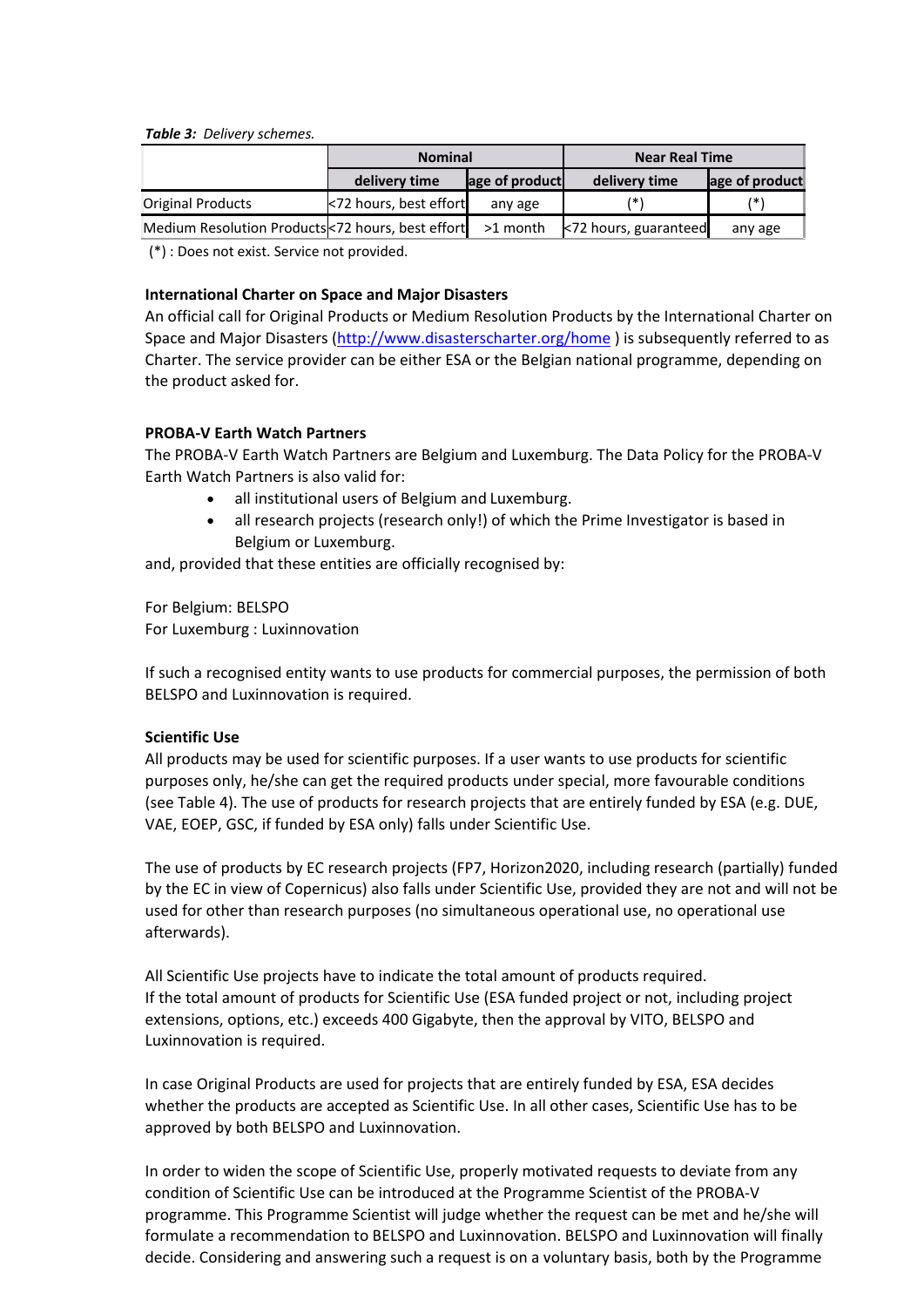Scientist and by BELSPO and Luxinnovation. As long as the user does not get an answer in writing, the normal conditions apply.

#### **Data policy**

The data policy described here is restricted to PROBA‐V products, i.e., this data policy does not apply for any product that is based on data originating from the SPOT‐Vegetation instruments. The SPOT‐Vegetation data policy remains as before.

The data policy described here is only applicable to data and products for which it is theoretically possible, using a reverse algorithm, to reconstruct any of the Original Products or any of the Medium Resolution Products.

Order of handling priority:

- 1. Charter
- 2. Any paying user, Full cost High (for details, contact VITO)
- 3. Any paying user, Full cost Medium (for details, contactVITO)
- 4. Any paying user, Full cost Low (for details, contactVITO)
- 5. Programme Partner
- 6. Copernicus Use
- 7. Scientific Use
- 8. Other

|                     |                 | <b>User</b>     |           |                   |                    |                    |
|---------------------|-----------------|-----------------|-----------|-------------------|--------------------|--------------------|
| <b>Product</b>      | <b>Delivery</b> | Charter         | Programme | <b>Copernicus</b> | <b>Scientific</b>  | <b>Other</b>       |
|                     | Time            |                 | Partner   |                   |                    |                    |
| L2A1km              | <b>Nominal</b>  | Free            | Free      | Free              | Free               | Free               |
| S1 TOA+TOC 1 km     | <b>Nominal</b>  | Free            | Free      | Free              | Free               | Free               |
| <b>S10 TOC 1 km</b> | <b>Nominal</b>  | Free            | Free      | Free              | Free               | Free               |
| L1C TOA raw         | <b>Nominal</b>  | Free            | Free      | ML cost L         | <b>HMT</b> cost    | Full cost L        |
| resolution          |                 |                 |           |                   |                    |                    |
| S1 TOA+TOC 300 m    | <b>Nominal</b>  | Free            | Free      | ML cost L         | <b>HMT</b> cost    | <b>Full cost L</b> |
| S10 TOC 300 m       | <b>Nominal</b>  | Free            | Free      | ML cost L         | <b>HMT</b> cost    | <b>Full cost L</b> |
| L2A 100 +           | <b>NRT</b>      | <b>HMT</b> cost | Free      | ML cost H         | Full cost L        | <b>Full cost H</b> |
| 300 m               |                 |                 |           |                   |                    |                    |
| S1 TOA+TOC 300 m    | <b>NRT</b>      | <b>HMT</b> cost | Free      | ML cost H         | Full cost L        | <b>Full cost H</b> |
| \$10 TOC 300 m      | <b>NRT</b>      | <b>HMT</b> cost | Free      | ML cost H         | Full cost L        | <b>Full cost H</b> |
| S1 TOA+TOC 100 m    | <b>Nominal</b>  | Free            | Free      | ML cost L         | <b>HMT</b> cost    | Full cost L        |
| S5 TOC 100 m        | <b>Nominal</b>  | Free            | Free      | ML cost L         | <b>HMT cost</b>    | Full cost L        |
| S1 TOA+TOC 100 m    | <b>NRT</b>      | <b>HMT cost</b> | Free      | ML cost H         | Full cost L        | <b>Full cost H</b> |
| S5 TOC 100 m        | <b>NRT</b>      | <b>HMT cost</b> | Free      | ML cost H         | <b>Full cost L</b> | Full cost H        |

Table 4: PROBA-V data policy. See text for explanations and conditions for the different types of users. Blue *rows: ESA Earth Watch programme. Green rows: Belgian national programme.*